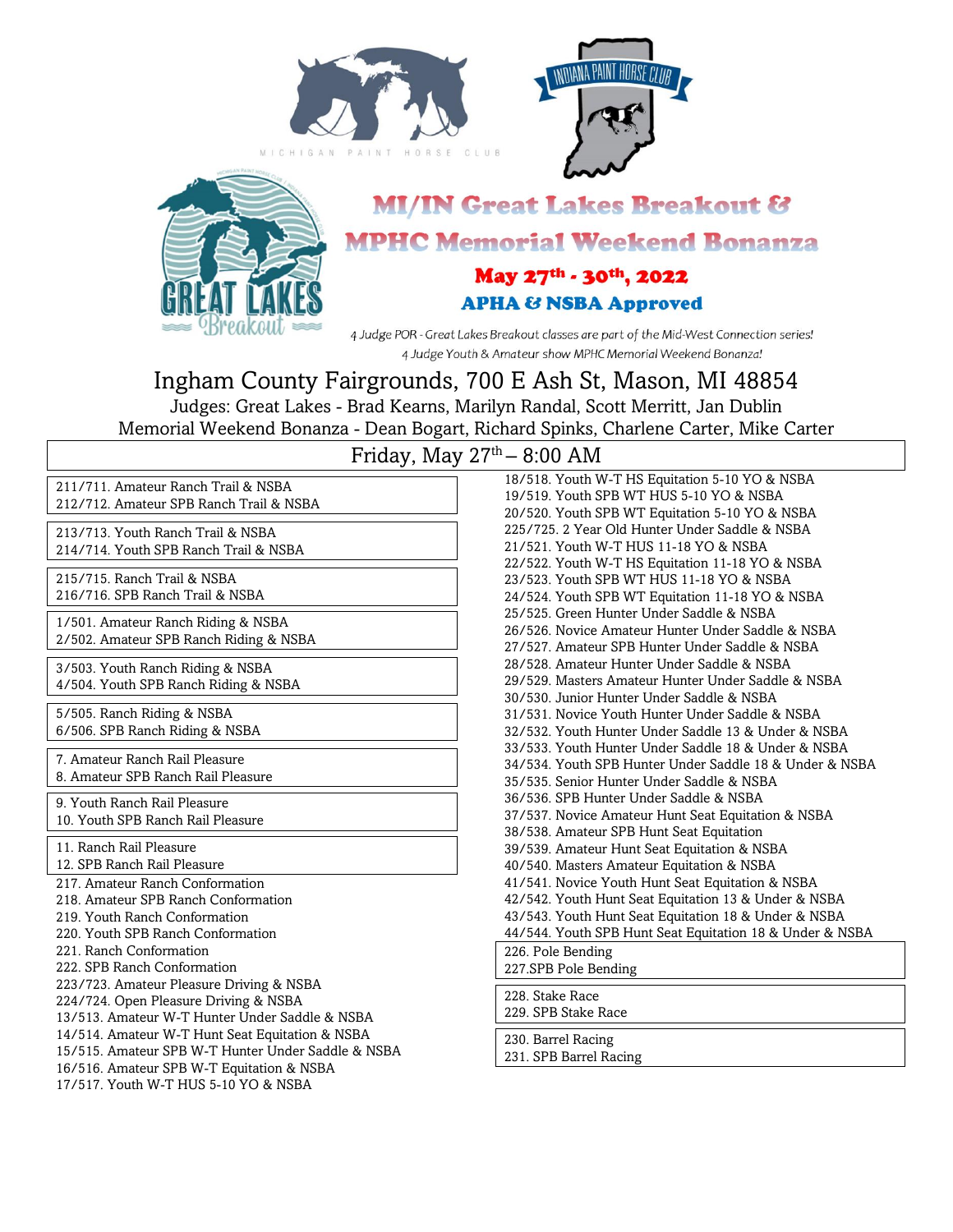### Saturday, May 28<sup>th</sup> – 8:00 AM

45/545. Amateur Yearling In Hand Trail & NSBA 46/546. Amateur SPB Yearling In Hand Trail & NSBA

47/547. Open Yearling In Hand Trail & NSBA 48/548. SPB Open Yearling In Hand Trail & NSBA

49/549. Amateur 2 Year Old In Hand Trail & NSBA 50/550. Amateur SPB 2 Year Old In Hand Trail & NSBA

51/551. Open 2 Year Old In Hand Trail & NSBA 52/552. SPB Open 2 Year Old In Hand Trail & NSBA

53/553. Youth W-T Trail 5-10 YO & NSBA 54/554. Youth SPB W-T Trail 5-10 YO & NSBA

55/555. Youth W-T Trail 11-18 YO & NSBA 56/556. Youth SPB W-T Trail 11-18 YO & NSBA

70/570. Green Western Riding & NSBA

71/571. Amateur Western Riding & NSBA 72/572. Amateur SPB Western Riding & NSBA

73/573. Youth Western Riding 18 & u & NSBA 74/574. Youth SPB Western Riding & NSBA

75/575. Western Riding & NSBA

76/576. SPB Western Riding & NSBA 77/577. Amateur W-T Western Pleasure & NSBA 78/578. Amateur W-T Horsemanship & NSBA 79/579. Amateur SPB W-T Western Pleasure & NSBA 80/580. Amateur SPB W-T Horsemanship & NSBA 81/581. Youth WT Western Pleasure 5-10 YO & NSBA 82/582. Youth W-T Horsemanship 5-10 YO & NSBA 83/583. Youth SPB WT Western Pleasure 5-10 YO & NSBA 84/584. Youth SPB WT Horsemanship 5-10 YO & NSBA 232/732. 2 Year Old Open Western Pleasure & NSBA 85/585. Youth WT Western Pleasure 11-18 YO & NSBA 86/586. Youth W-T Horsemanship 11-18 YO & NSBA 87/587. Youth SPB WT Western Pleasure 11-18 YO & NSBA 88/588. Youth SPB WT Horsemanship 11-18 YO & NSBA

| 57/557 Amateur W-T Trail & NSBA<br>58/558. Amateur SPB W-T Trail & NSBA                                           |
|-------------------------------------------------------------------------------------------------------------------|
| 59/559. Green Trail & NSBA<br>60/560. Novice Amateur Trail & NSBA                                                 |
| 61/561, Amateur Trail & NSBA<br>62/562. Amateur SPB Trail & NSBA                                                  |
| 63/563. Masters Amateur Trail & NSBA<br>64/564 Novice Youth Trail & NSBA<br>65/565. Youth Trail 13 & Under & NSBA |
| 66/566 Youth Trail 18 & Under & NSBA<br>67/567. Youth SPB Trail 18 & Under & NSBA                                 |
| 68/568. Trail & NSBA<br>69/569. SPB Trail & NSBA                                                                  |

*Following Trail*

89/589. Green Western Pleasure & NSBA 800. Kenny Crull Memorial Western Pleasure 90/590. Novice Amateur Western Pleasure & NSBA 91/591. Amateur SPB Western Pleasure & NSBA 92/592. Amateur Western Pleasure & NSBA 93/593. Masters Amateur Western Pleasure & NSBA 94/594. Junior Western Pleasure & NSBA 95/595. Novice Youth Western Pleasure & NSBA 96/596. Youth Western Pleasure 13 & U & NSBA 97/597. Youth Western Pleasure 18 & U & NSBA 98/598. Youth SPB Western Pleasure & NSBA 99/599. Senior Western Pleasure & NSBA 100/600. SPB Western Pleasure & NSBA 101/601. Novice Amateur Horsemanship & NSBA 102/602. Amateur SPB Horsemanship & NSBA 103/603. Amateur Horsemanship & NSBA 104/604. Masters Amateur Horsemanship & NSBA 105/605. Novice Youth Horsemanship & NSBA 106/606. Youth Horsemanship 13 & Under & NSBA 107/607. Youth Horsemanship 18 & Under & NSBA 108/608. Youth SPB Horsemanship 18 & Under & NSBA

## Sunday, May  $29^{\text{th}} - 8:00$  AM

*Left Side – 4 Judges* 109/609. Novice Amateur Showmanship & NSBA 110/610. Amateur SPB Showmanship & NSBA 111/611. Amateur Showmanship & NSBA 112/612. Masters Amateur Showmanship & NSBA 113/613. Amateur W-T Showmanship & NSBA 114/614. Amateur SPB W-T Showmanship & NSBA 115/615. Youth W-T Showmanship 5-10 YO & NSBA 116/616. Youth SPB WT Showmanship 5-10 YO & NSBA 117/617. Youth W-T Showmanship 11-18 YO & NSBA 118/618. Youth SPB WT Showmanship 11-18 YO & NSBA 119/619. Novice Youth Showmanship & NSBA 120/620. Youth Showmanship 13 & under & NSBA 121/621. Youth Showmanship 18 & under & NSBA 123/623. Youth SPB Showmanship & NSBA

*Right Side – 4 Judges* 109/609. Novice Amateur Showmanship & NSBA 110/610. Amateur SPB Showmanship & NSBA 111/611. Amateur Showmanship & NSBA 112/612. Masters Amateur Showmanship & NSBA 113/613. Amateur W-T Showmanship & NSBA 114/614. Amateur SPB W-T Showmanship & NSBA 115/615. Youth W-T Showmanship 5-10 YO & NSBA 116/616. Youth SPB WT Showmanship 5-10 YO & NSBA 117/617. Youth W-T Showmanship 11-18 YO & NSBA 118/618. Youth SPB WT Showmanship 11-18 YO & NSBA 119/619. Novice Youth Showmanship & NSBA 120/620. Youth Showmanship 13 & under & NSBA 121/621. Youth Showmanship 18 & under & NSBA 123/623. Youth SPB Showmanship & NSBA

*Following Showmanship*

124. Amateur SPB Geldings - All Ages 125/625. Amateur Performance SPB Geldings & NSBA 127/128. AMATEUR SPB GRAND/RESERVE GELDINGS 129. Amateur Geldings 130/630. Amateur Performance Geldings & NSBA 131/132. AMATEUR GRAND/RESERVE GELDINGS

133. Youth SPB Geldings - All Ages 134/634. Youth Performance SPB Geldings & NSBA 135/136. YOUTH SPB GRAND/RESERVE GELDINGS 137. Youth Geldings 138/638. Youth Performance Geldings & NSBA 139/140. YOUTH GRAND/RESERVE GELDINGS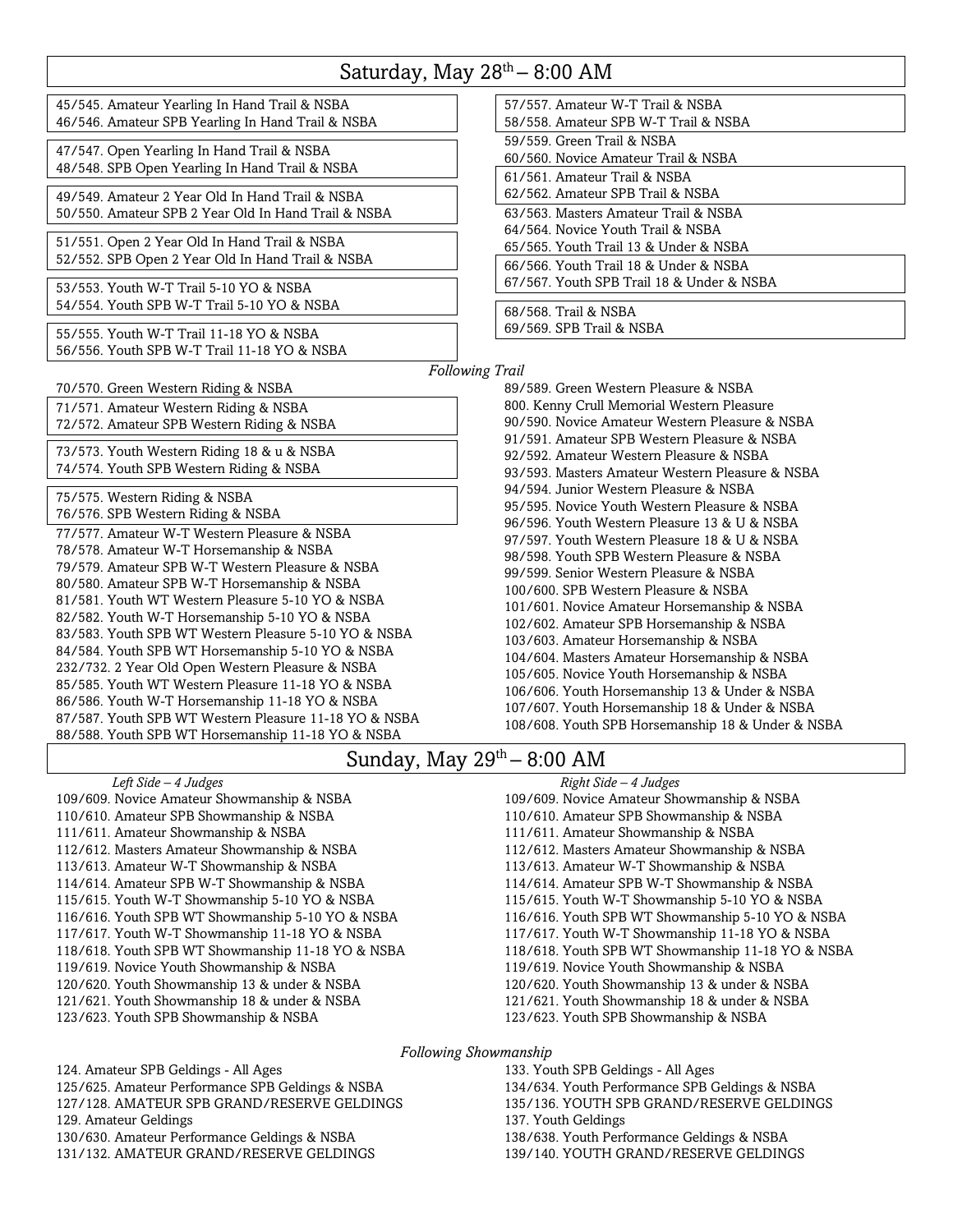141. SPB Geldings – all ages 142/642. SPB Performance Geldings & NSBA 143/144. GRAND/RESERVE SPB GELDINGS 145. Yearling Geldings 146. 2-year-old Geldings 147. 3-year-old Geldings 148. Aged Geldings 149/649. Performance Geldings & NSBA 150/151. GRAND/RESERVE GELDINGS 152. Amateur SPB Mares - All Ages 153/653. Amateur Performance SPB Mares & NSBA 154/155. AMATEUR GRAND/RESERVE SPB MARES 156. Amateur Mares – all ages 157/657. Amateur Performance Mares & NSBA 158/159. AMATEUR GRAND/RESERVE MARES 160. Youth SPB Mares - All Ages 161/661. Youth Performance SPB Mares & NSBA 162/163. YOUTH GRAND/RESERVE SPB MARES 164. Youth Mares – all ages 165/665. Youth Performance Mares & NSBA 166/166. YOUTH GRAND/RESERVE MARES 167. SPB Mares – all ages 168/668. SPB Performance Mares & NSBA 169/170. GRAND/RESERVE SPB MARES 171. Yearling Mares 172. 2-year-old Mares 173. 3-year-old Mares 174. Aged Mares 175/675. Performance Mares & NSBA 176/177. GRAND/RESERVE MARES 178. Amateur SPB Stallions - All Ages 179/679. Amateur Performance SPB Stallions & NSBA

180/181. AMATEUR SPB GRAND/RESERVE STALLIONS 182. Amateur Stallions - All Ages 184/684. Amateur Performance Stallions & NSBA 185/186. AMATEUR GRAND/RESERVE STALLIONS 187. SPB Stallions – all ages 188/688. SPB Performance Stallions & NSBA 189/190. GRAND/RESERVE SPB Stallions 191. Yearling Stallions 192. 2-year-old Stallions 193. 3-year-old Stallions 194. Aged Stallions 195/695. Performance Stallions & NSBA 196/197. GRAND/RESERVE STALLIONS 198. Overo Halter 199. Tobiano Halter 233. Amateur Overo Halter 234. Amateur Tobiano Halter 235. Youth Overo Halter 236. Youth Tobiano Halter 200/700. Amateur 2 Year Old Longe Line & NSBA 201/701. Amateur SPB 2 Year Old Longe Line & NSBA 202/702. Open 2 Year Old Longe Line & NSBA 203/703. SPB Open 2 Year Old Longe Line & NSBA 204/704. Amateur Yearling Longe Line & NSBA 205/705. Amateur SPB Yearling Longe Line & NSBA 207/707. Open Yearling Longe Line & NSBA 208/708. SPB Open Yearling Longe Line & NSBA 209. Lead Line 8 & under

#### *Following Halter*

1/501. Amateur Ranch Riding & NSBA 2/502. Amateur SPB Ranch Riding & NSBA 3/503. Youth Ranch Riding & NSBA 4/504. Youth SPB Ranch Riding & NSBA 13/513. Amateur W-T Hunter Under Saddle & NSBA 14/514. Amateur W-T Hunt Seat Equitation & NSBA 15/515. Amateur SPB W-T Hunter Under Saddle & NSBA 16/516. Amateur SPB W-T Equitation & NSBA 17/517. Youth W-T HUS 5-10 YO & NSBA 18/518. Youth W-T HS Equitation 5-10 YO & NSBA 19/519. Youth SPB WT HUS 5-10 YO & NSBA 20/520. Youth SPB WT Equitation 5-10 YO & NSBA 21/521. Youth W-T HUS 11-18 YO & NSBA 22/522. Youth W-T HS Equitation 11-18 YO & NSBA 23/523. Youth SPB WT HUS 11-18 YO & NSBA 24/524. Youth SPB WT Equitation 11-18 YO & NSBA

26/526. Novice Amateur Hunter Under Saddle & NSBA 27/527. Amateur SPB Hunter Under Saddle & NSBA 28/528. Amateur Hunter Under Saddle & NSBA 29/529. Masters Amateur Hunter Under Saddle & NSBA 31/531. Novice Youth Hunter Under Saddle & NSBA 32/532. Youth Hunter Under Saddle 13 & Under & NSBA 33/533. Youth Hunter Under Saddle 18 & Under & NSBA 34/534. Youth SPB Hunter Under Saddle 18 & Under & NSBA 37/537. Novice Amateur Hunt Seat Equitation & NSBA 38/538. Amateur SPB Hunt Seat Equitation 39/539. Amateur Hunt Seat Equitation & NSBA 40/540. Masters Amateur Equitation & NSBA 41/541. Novice Youth Hunt Seat Equitation & NSBA 42/542. Youth Hunt Seat Equitation 13 & Under & NSBA 43/543. Youth Hunt Seat Equitation 18 & Under & NSBA 44/544. Youth SPB Hunt Seat Equitation 18 & Under & NSBA

## Monday, May  $30^{th} - 8:00$  AM

45/545. Amateur Yearling In Hand Trail & NSBA 46/546. Amateur SPB Yearling In Hand Trail & NSBA

49/549. Amateur 2 Year Old In Hand Trail & NSBA 50/550. Amateur SPB 2 Year Old In Hand Trail & NSBA

53/553. Youth W-T Trail 5-10 YO & NSBA 54/554. Youth SPB W-T Trail 5-10 YO & NSBA

55/555. Youth W-T Trail 11-18 YO & NSBA 56/556. Youth SPB W-T Trail 11-18 YO & NSBA

57/557. Amateur W-T Trail & NSBA 58/558. Amateur SPB W-T Trail & NSBA

60/560. Novice Amateur Trail & NSBA

61/561. Amateur Trail & NSBA 62/562. Amateur SPB Trail & NSBA 63/563. Masters Amateur Trail & NSBA 64/564. Novice Youth Trail & NSBA 65/565. Youth Trail 13 & Under & NSBA 66/566. Youth Trail 18 & Under & NSBA 67/567. Youth SPB Trail 18 & Under & NSBA 71/571. Amateur Western Riding & NSBA 72/572. Amateur SPB Western Riding & NSBA 73/573. Youth Western Riding 18 & u & NSBA 74/574. Youth SPB Western Riding & NSBA